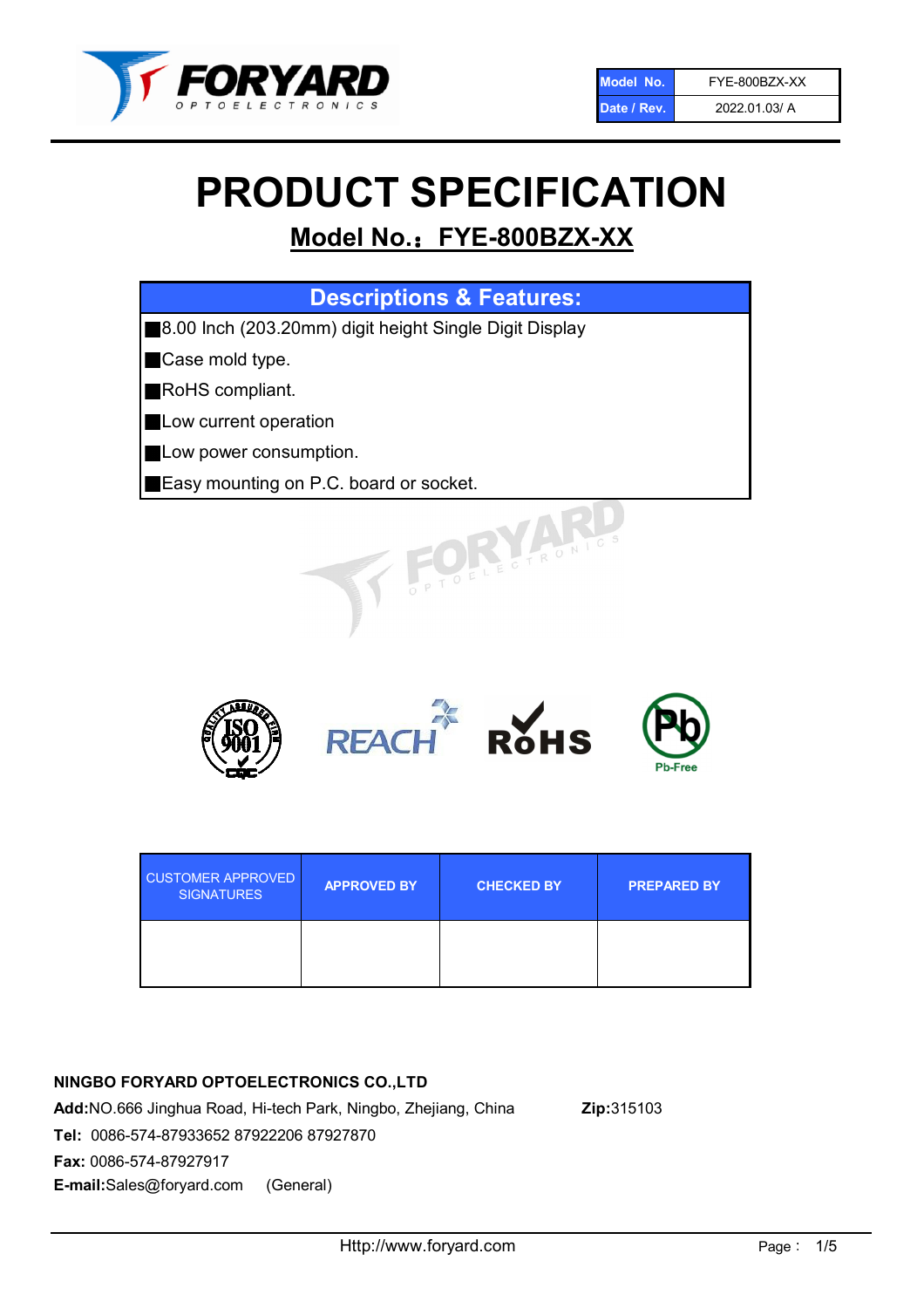

| Model No.   | FYE-800BZX-XX |
|-------------|---------------|
| Date / Rev. | 2022.01.03/ A |

## Model No.: FYE-800BZX-XX

## ■ -XX: REF Surface / Epoxy color

| Color<br><b>Number</b>     |                |                            |             |                |
|----------------------------|----------------|----------------------------|-------------|----------------|
| REF Surface Color  ○ White |                | $\circ$ Black $\circ$ Gray | $\circ$ Red | ∣O Green       |
| Epoxy Color                | I∩ Water Clear | $\circ$ White $\circ$ Red  | I⊖ Green.   | $\circ$ Yellow |

## ■ Mechanical Dimensions



#### Notes:

- 1. All pins are Φ0.80[.032]mm
- 2. Dimension in millimeter [inch], tolerance is ±0.25 [.010] and angle is ±1° unless otherwise noted.
- 3. Bending≤Length\*1%.
- 4.The specifications,characteristics and technical data described in the datasheet are subject to change without prior notice.
- 5.The drawing is different from the actual one, please refer to the sample.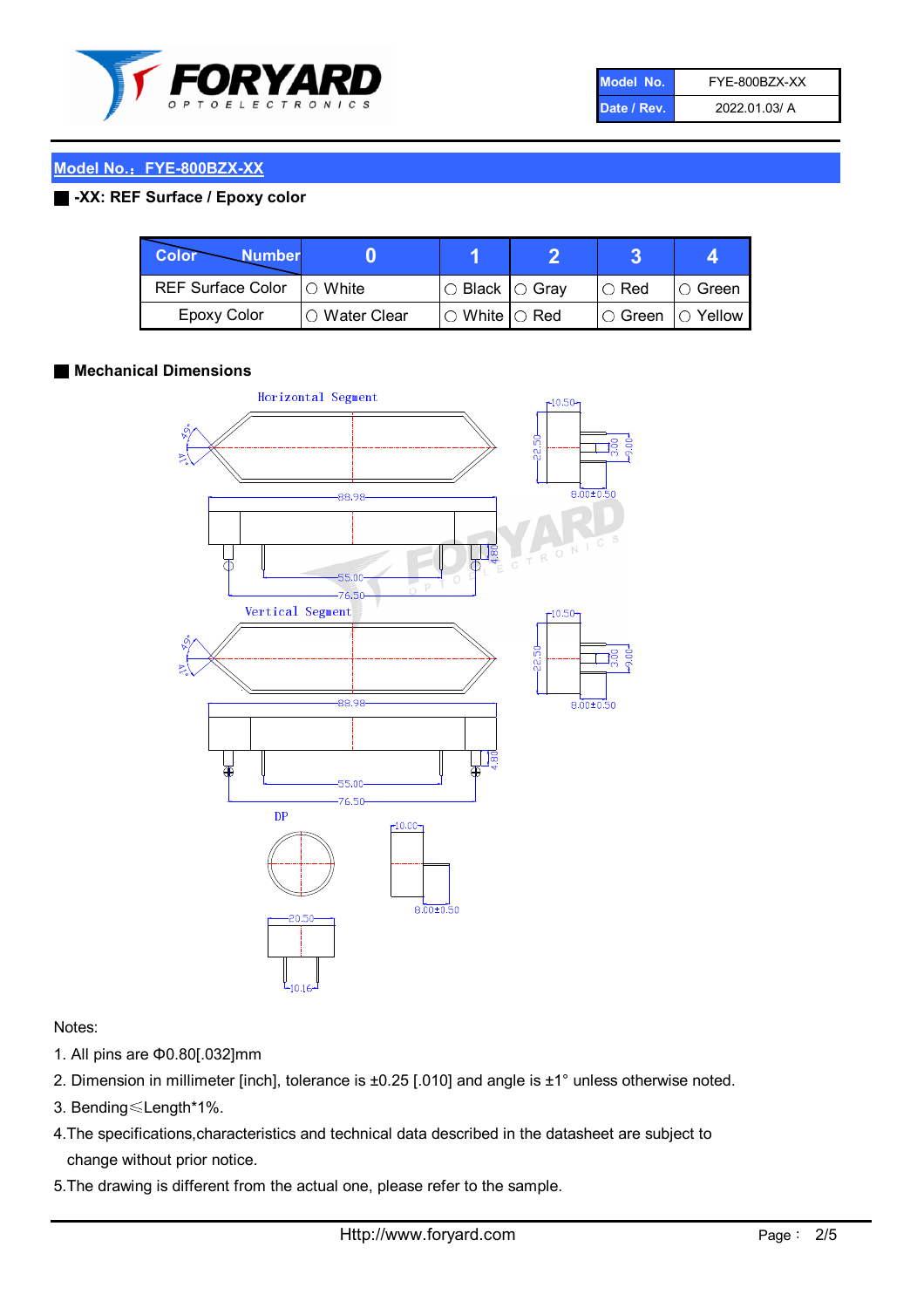

| Model No.   | FYE-800BZX-XX |
|-------------|---------------|
| Date / Rev. | 2022.01.03/ A |

## Model No.: FYE-800BZX-XX

## ■ All Light On Segments Feature & Pin Position



## ■ Internal Circuit Diagrams

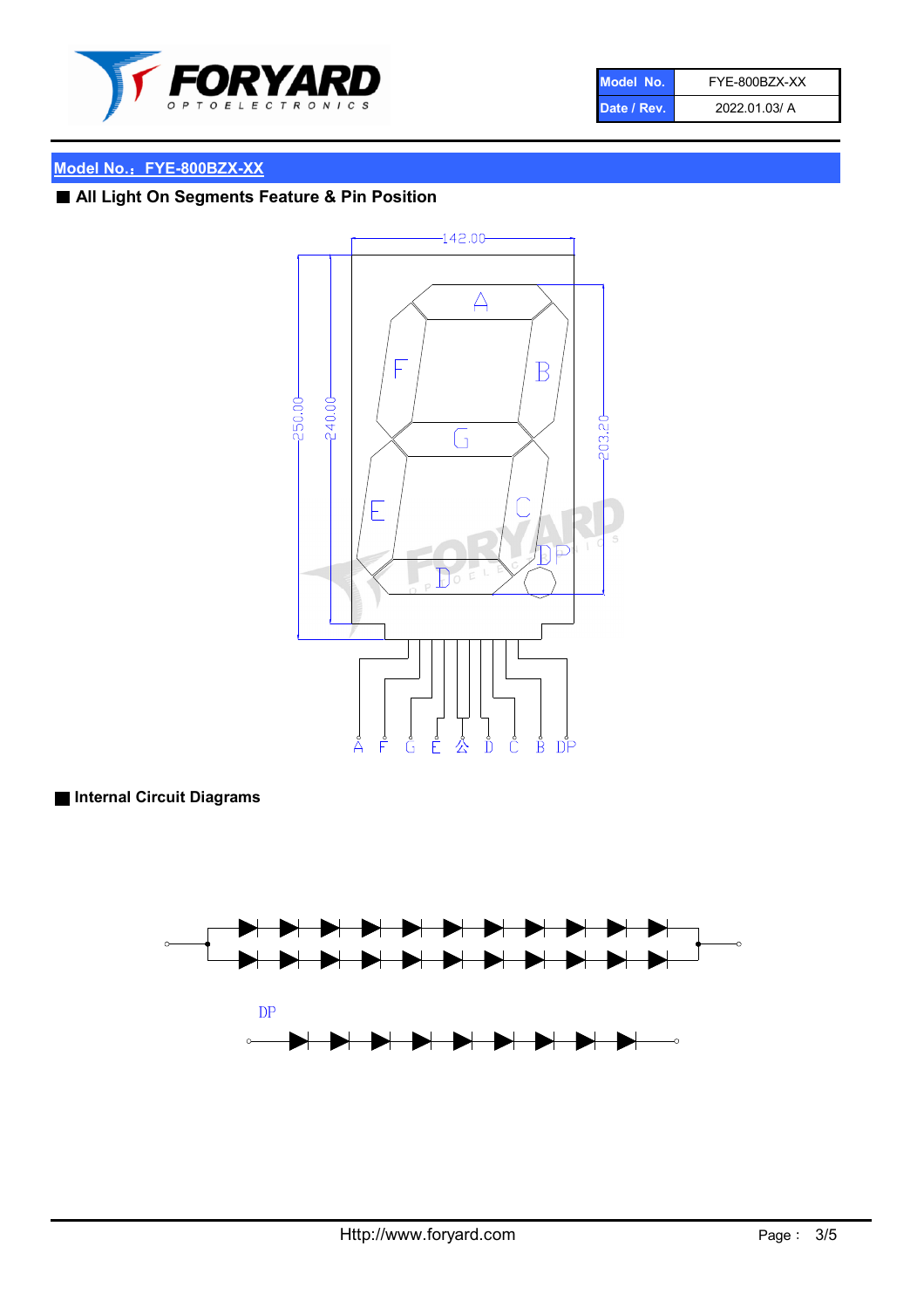

| Model No.   | FYE-800BZX-XX |
|-------------|---------------|
| Date / Rev. | 2022.01.03/ A |

(Ta=25℃)

## Model No.: FYE-800BZX-XX

#### Absolute maximum ratings

| solute maximum ratings       |               |                       |              | (Ta=25℃)   |             |
|------------------------------|---------------|-----------------------|--------------|------------|-------------|
|                              |               | <b>Test Condition</b> | <b>Value</b> |            |             |
| <b>Parameter</b>             | <b>Symbol</b> |                       | <b>Min</b>   | <b>Max</b> | <b>Unit</b> |
| Reverse Voltage              | VR.           | $IR = 30$             | 5            |            | v           |
| <b>Forward Current</b>       | IF            |                       |              | 30         | mA          |
| <b>Power Dissipation</b>     | Pd            |                       |              | 100        | mW          |
| <b>Pulse Current</b>         | Ipeak         | Duty=0.1mS,1KHz       |              | 150        | mA          |
| <b>Operating Temperature</b> | Topr          |                       | $-40$        | $+85$      | °C          |
| Storage Temperature          | Tstr          |                       | -40          | $+85$      | °C          |

## ■ Electrical-Optical Characteristics

#### ● Color Code & Chip Characteristics:(Test Condition:IF=10mA)

Typ Max S | Hi $\textsf{Red}$  | AlGaInP | 660nm LE 20nm | 2.00 | 2.50 D | Super Red | AIGaAs/DH | 650nm | 20nm | 2.00 | 2.50 E | Orange | GaAsP | 625nm | 35nm | 2.00 | 2.50 A | Amber | GaAsP | 610nm | 35nm | 2.00 | 2.50 Y | Yellow | GaAsP | 590nm | 35nm | 2.00 | 2.50 G Yellow Green AIGaInP | 570nm | 10nm | 2.00 | 2.50 3.00 3.80 3.00 3.80 W | White | InGaN/GaN | X=0.29,Y=0.30 |CCT:9500K| 3.00 | 3.80 UHR Ultra Hi Red | AlGaInP | 640nm | 20nm | 2.00 | 2.50 UR | Ultra Red | AlGaInP | 635nm | 20nm | 2.00 | 2.50 UE Ultra Orange | AIGaInP | 625nm | 20nm | 2.00 | 2.50 UA Ultra Amber | AIGaInP | 610nm | 20nm | 2.00 | 2.50  $UV$  Ultra Yellow  $\vert$  AlGaInP  $\vert$  590nm  $\vert$  20nm  $\vert$  2.00  $\vert$  2.50  $\text{UG}$  Ultra Yellow Green | AIGaInP | 570nm | 30nm | 2.00 | 2.50 PG Pure Green | InGaN | 520nm | 36nm | 3.00 | 3.80 30nm 3.00 3.80 30nm 3.00 3.80 UW |Ultra White | InGaN/GaN | X=0.29,Y=0.30 |CCT:9500K| 3.00 | 3.80 10~20 Standard brightness Forward Voltage(VF) Unit:V 15~30 10~20 10~20 625nm GaAsP 590nm **Emitting Color Dice Material** 10~21 610nm Luminous **Intensity** (Iv) Unit:mcd AlGainP 660nm GaAsP GaAsP AlGaAs/DH **Spectral** Line halfwidth (∆λ1/2) Peak Wave Length $(\lambda_{\rm P})$ UB 460nm 635nm AlGaInP AlGaInP AlGaInP InGaN/GaN AlGaInP | 570nm | 10nm | 2.00 | 2.50 | 10~20 30~105 30~135 460nm 520nm Ultra brightness **AlGaInP** AlGaInP 60nm AlGaInP 640nm Segment-to-Segment Luminous Intensity ratio(Iv-M) 1.5:1 610nm 9~20(mw) 350~450 470nm 120~180 120~180 Ultra Blue InGaN/GaN InGaN/GaN 9~20(mw) 20~50 280~600 570nm | 30nm | 2.00 | 2.50 | 20~60 470nm 590nm InGaN/GaN B Blue I InGaN 40~85 60~120~180 40~70

## Note:

1.Luminous Intensity is based on the Foryard standards.

2.Pay attention about static for InGaN